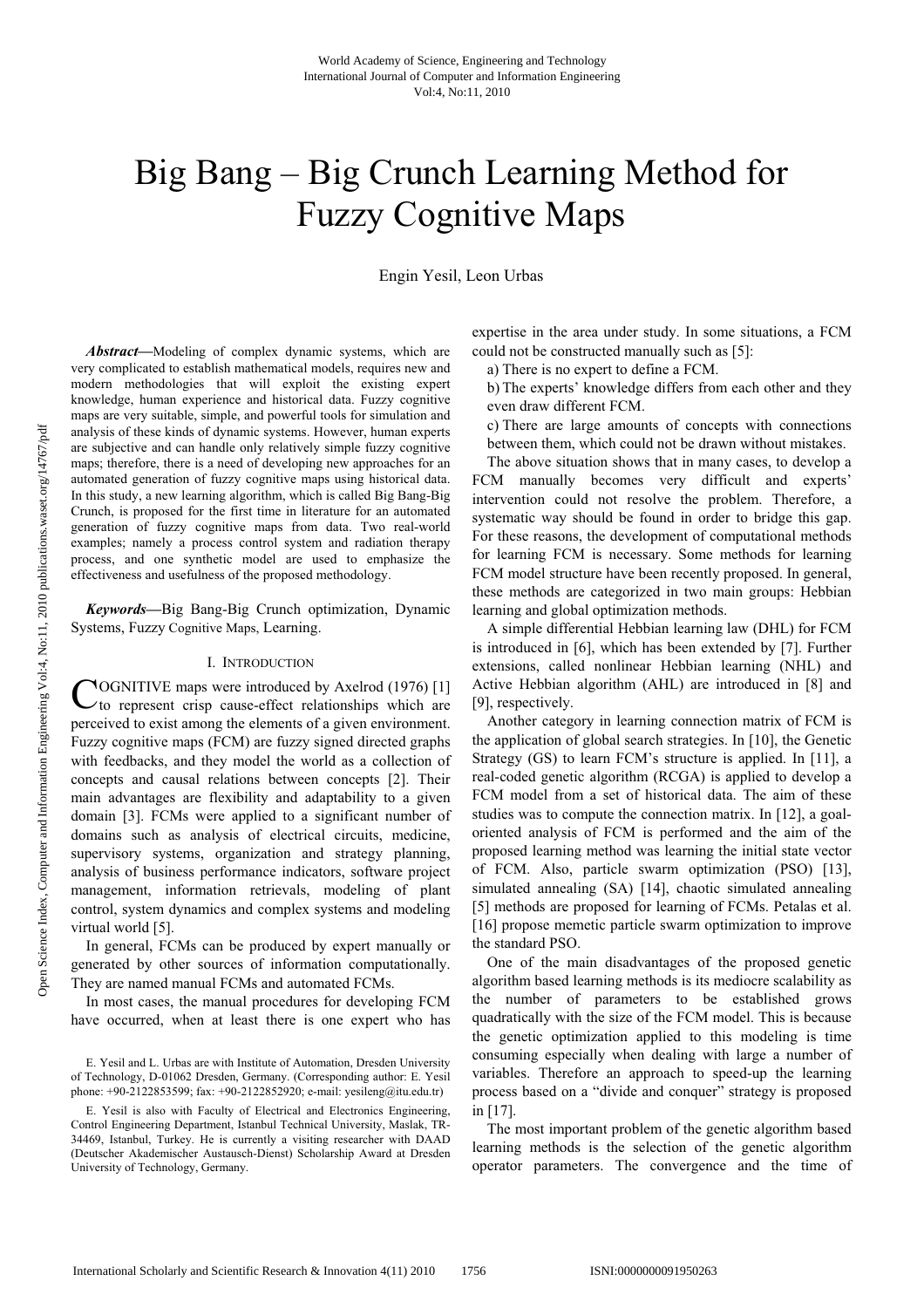learning depend on this choice. Therefore, there is a need of a new simple global optimization based learning method.

In this study, Big Bang - Big Crunch (BB-BC) optimization [18] method is recommend for learning of FCMs as an alternative to the existing learning methods. This global optimization method is preferred since it has a low computational cost, a high convergence speed and just a few parameters which should be set by the designer for learning of FCMs. BB–BC optimization method is a natural evolutionary algorithm similar to the genetic algorithms, the ant colony optimization, the particle swarm optimizer and the harmony search [19]. The algorithm generates random points in the Big Bang (BB) phase and shrinks those points to a single representative point via a centre of mass or minimal cost approach in the Big Crunch (BC) phase. It is reported in [18] to be capable of quick convergence even in long, narrow parabolic shaped flat valleys or in the existence of several local minima. It has been applied to many areas including fuzzy model inversion [20], non-linear controller design [21], target motion analysis problem [22], genetic programming classifier design [23], design of space trusses [24], and size reduction of space trusses [25].

The remainder of the paper is organized as follows: Section 2 briefly describes the formulation of FCMs. Section 3 presents proposed Big Bang-Big Crunch FCM learning method based on historical data. Section 4 introduces the simulation experiment setup, and then Section 5 presents the obtained results. Finally, Section 6 provides the conclusion.

# II.FUZZY COGNITIVE MAPS

A fuzzy cognitive map  $F$  is a 4-tuple (N, W, C, f) [12] where

1.  $N = \{N_1, N_2, ..., N_n\}$  is the set of n concepts forming the nodes of a graph.

2. W:  $(N_i, N_j) \rightarrow w_{ij}$  is a function of  $N \times N$  to K associating  $w_{ij}$  to a pair of concepts  $(N_i, N_j)$ , with  $w_{ij}$  denoting a weight of directed edge from  $N_i$  to  $N_j$ , if  $i \neq j$  and  $w_{ij}$  equal to zero if  $i=j$ . Thus  $W(N \times N) = (w_{ij}) \in K^{n \times n}$  is a connection matrix.

3. C:  $N_i \rightarrow C_i$  is a function that at each concept  $N_i$ associates the sequence of its activation degrees such as for t $\in$ N, C<sub>i</sub>(t) $\in$ L given its activation degree at the moment t.  $C(0) \in L<sup>n</sup>$  indicates the initial vector and specifies initial values of all concept nodes and  $C(t) \in L^n$  is a state vector at certain iteration t.

4. f:  $R \rightarrow L$  is a transformation function, which includes recurring relationship on t $\geq 0$  between  $C(t + 1)$  and  $C(t)$ .

The calculation rule that was initially introduced to calculate the value of each concept is based only on the influence of the interconnected concepts [2], [26], [27]

$$
C_j(t+1) = f\left(\sum_{\substack{i=1 \ i \neq j}}^n C_i(t) w_{ij}\right)
$$
 (1)

where n is the number of concepts,  $C_i(t+1)$  is the value of

concept  $C_j$  at time step t+1,  $C_i(t)$  is the value of concept  $C_i$  at time step t, and  $w_{ij}$  is the weight of the causal interconnection from concept i<sup>th</sup> toward concept j<sup>th</sup>.

The transformation function is used to confine (clip) the weighted sum to a certain range, which is usually set to [0, 1]. The normalization hinders quantitative analysis, but allows for comparisons between nodes, which can be defined as active (value of 1), inactive (value of 0), or active to a certain degree (value between 0 and 1). Four most commonly used transformation functions are shown below:

1. bivalent

$$
f(x) = \begin{cases} 0, & x \le 0, \\ 1, & x \ge 0. \end{cases}
$$
 (2)

2. trivalent

$$
f(x) = \begin{cases} -1, & x \le -0.5, \\ 0, & -0.5 < x < 0.5, \\ 1, & x \ge 0.5. \end{cases}
$$
(3)

3. sigmoid (logistic)

$$
f(x) = \frac{1}{1 + e^{-\lambda x}}\tag{4}
$$

4. hyperbolic tangent

$$
f(x) = \tanh(\lambda x) = \frac{e^{\lambda x} - e^{-\lambda x}}{e^{\lambda x} + e^{-\lambda x}}
$$
 (5)

where  $\lambda$  is a parameter used to determine proper shape of the function.

## III. PROPOSED LEARNING METHOD: BIG BANG – BIG CRUNCH

## *A. Big Bang-Big Crunch Optimization Algorithm*

The Big Bang-Big Crunch (BB-BC) optimization method developed by Erol and Eksin [18] consists of two main steps: The first step is the Big Bang phase where candidate solutions are randomly distributed over the search space and the next step is the Big Crunch phase where a contraction procedure calculates a center of mass for the population.

The initial Big Bang population is randomly generated over the entire search space similar to any other evolutionary search algorithm. All subsequent Big Bang phases are randomly distributed around the center of mass or the best fit individual in a similar fashion. In [18], the working principle of the Big Bang phase is explained as energy dissipation or the transformation from an ordered state (a convergent solution) to a disordered or chaotic state (new set of candidate solutions).

After the Big Bang phase, a contraction procedure is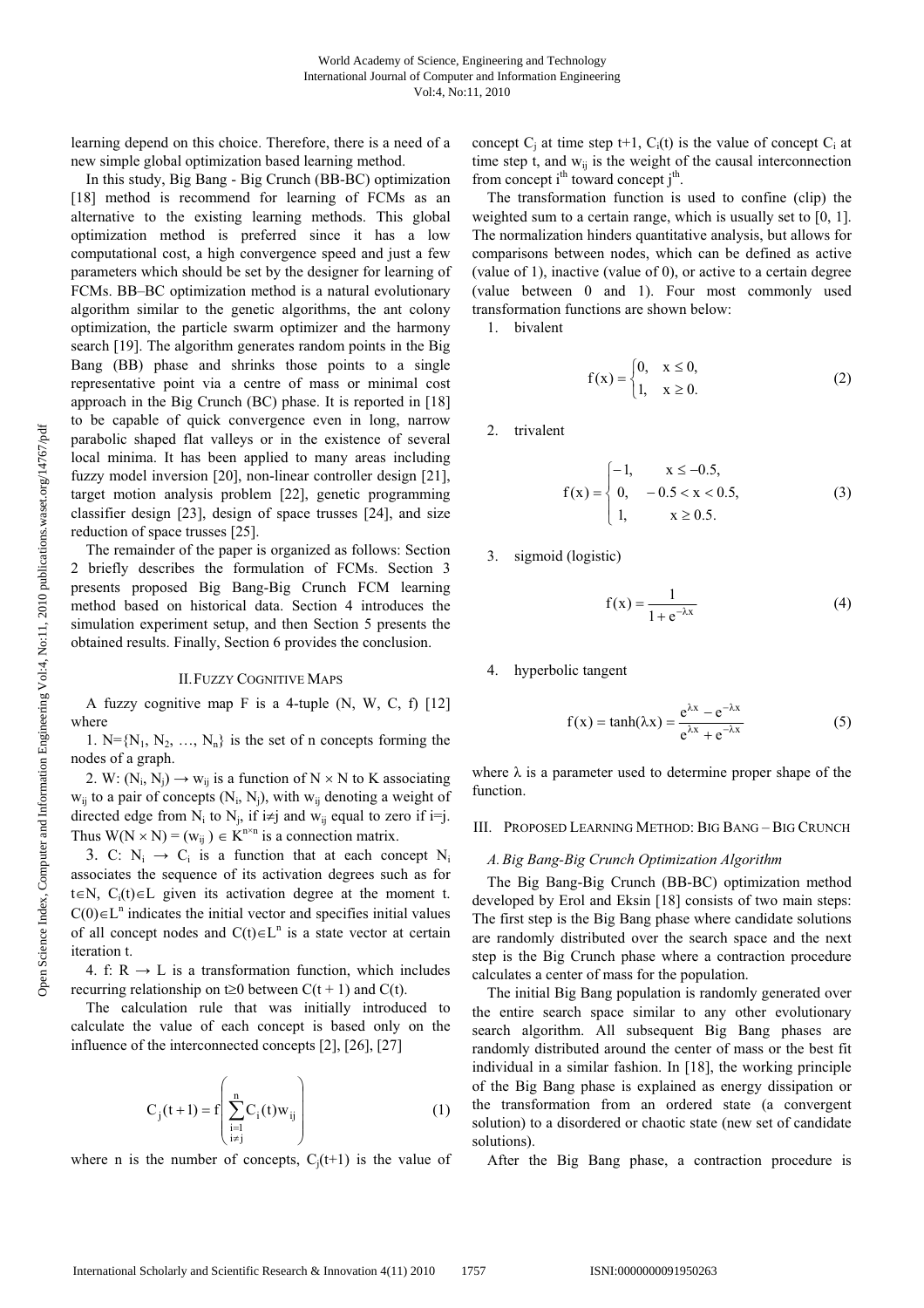applied during the Big Crunch. In this phase, the contraction operator takes the current positions of each candidate solution in the population and its associated cost function value and computes a centre of mass according to (6),

$$
x_{COM} = \frac{\sum_{i=1}^{N} \frac{1}{f^{i}} x_{i}}{\sum_{i=1}^{N} \frac{1}{f^{i}}}
$$
 (6)

where  $x_{COM}$  is the position vector of the center of mass,  $x_i$  is the position vector of the  $i_{th}$  candidate,  $f^i$  is the cost function value of the  $i<sup>th</sup>$  candidate, and N is the population size. The new generation for the next iteration Big Bang phase is normally distributed around  $x_{COM}$ . The new candidates around the centre of mass are calculated by adding or subtracting a normal random number whose value decreases as the iterations elapse. This can be formalized as

$$
xnew = xCOM + \frac{r\alpha(xmax - xmin)}{k}
$$
 (7)

where r is a normal random number,  $\alpha$  is a parameter limiting the size of the search space,  $x_{\text{max}}$  and  $x_{\text{min}}$  are the upper and lower limits, and k is the iteration step. Since normally distributed numbers can be exceeding  $\pm 1$ , it is necessary to limit the population to the prescribed search space boundaries. This narrowing down restricts the candidate solutions into the search space boundaries. The procedure of the BB-BC optimization is given in the Table 1.

TABLE I BIG BANG BIG CRUNCH ALGORITHM

**Step 1 (Big Bang Phase)** 

An initial generation of N candidates is generated randomly in the search space.

**Step 2**

The cost function values of all the candidate solutions are computed.

**Step 3 (Big Crunch Phase)**  The center of mass is calculated. Either the best fit individual or the center of mass is chosen as the point of Big Bang Phase.

**Step 4**  New candidates are calculated around the new point calculated in Step 3 by adding or subtracting a random number whose value decreases as the iterations elapse. **Step 5**

Return to Step 2 until stopping criteria has been met.

Instead of the centre of mass, other points like the best fit individual can also be chosen as the starting point in the Big Bang phase. In the experiments reported in this paper we apply an elitist strategy introduced by Camp [24]. The positions of new candidate solutions at the beginning of each Big Bang are normally distributed around a new point located between the center of mass and the best solution,

$$
xnew = \beta xCOM + (1 - \beta)xBEST + \frac{r\alpha(x_{max} - x_{min})}{k}
$$
 (8)

where  $\beta$  is the parameter controlling the influence of the global best solution  $x<sub>BEST</sub>$  on the location of new candidate solutions. This modification of generating the new solution can be viewed as to be an elitist strategy, where the best solution influences the direction of the search.

## *B. Proposed Learning Methodology*

The proposed BB-BC learning method develops a candidate FCM from input data as given in Fig. 1. The input data are given as time series and that consist of a sequence of state vectors which describe a given system at consecutive iteration. The number of these successive iterations of the given historical date is called as the data length. Because of the nature of FCMs, the data points are normalized to the unit interval [0, 1] and they correspond to the degree of presence of a given concept at a particular iteration. Given a system consisting of N concepts, the FCM model can be described fully by its connection matrix. The aim of the learning method is to establish the connection matrix that consists of  $N(N-1)$ variables assuming values in [-1, 1]. The proposed method uses the BB-BC algorithm and given input data to determine these values. In other words, the learning goal is to generate the same state vector sequence using the candidate FCM for the same initial vector as it is defined in the input data. Thereby, the candidate FCM generalizes the relations between the concepts, and it allows performing simulations from different initial state vectors in order to represent conclusions about the modeled system.

One of the most important considerations for BB-BC, similar to the other global optimization methods, is the design of a cost function, which is appropriate for a given problem. In literature many different cost functions are proposed. In this study the following cost function is found to be appropriate [11]:

$$
J_1 = \frac{1}{(K-1).N} \sum_{t=1}^{K} \sum_{n=1}^{N} (C_n(t) - \hat{C}_n(t))^2
$$
(9)

where  $C_n(t)$  is the given system response,  $\hat{C}_n(t)$  is the candidate FCM response of the  $n<sup>th</sup>$  concept for the initial state vector, K is the data length, and N is the number of concepts. In order to normalize and visualize the cost function (8) the following fitness function which has the value [0 1] is proposed:

$$
f = \frac{1}{\theta J_1 + 1} \tag{10}
$$

where parameter  $\theta$  is a positive scaling constant.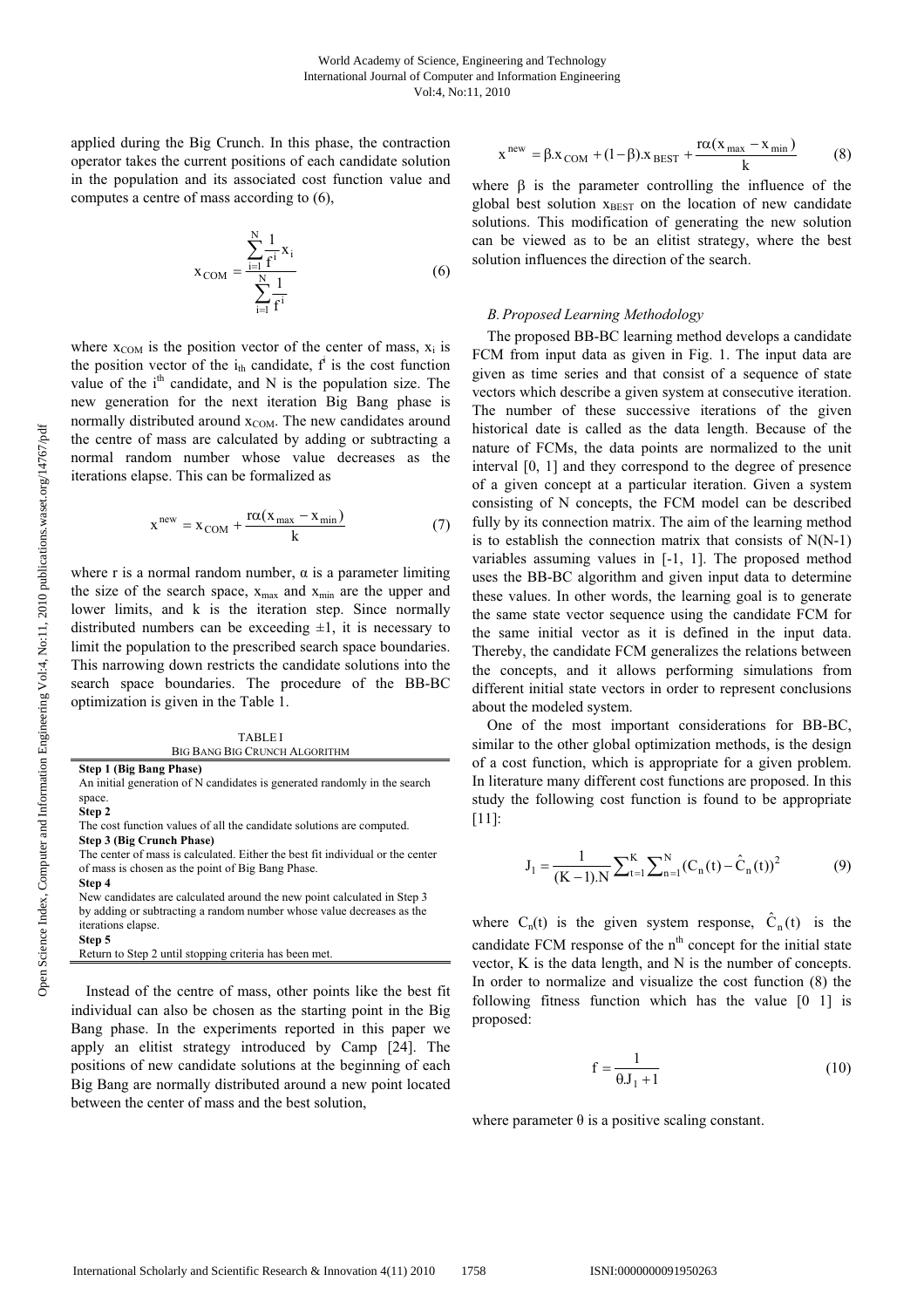

Fig. 1 Illustration of proposed BB-BC learning methodology

Another important condition for the BB-BC learning of FCM is the stopping criteria. This can be defined by following ways:

i. The algorithm terminates if time exceeds the specific time.

ii. The algorithm terminates if the number of BB-BC generations exceeds the specific number.

iii. The algorithm terminates if the best candidate FCM was not improved after a period.

iv. The algorithm terminates if the predefined fitness function value is reached with the best candidate FCM.

In this study, the second stopping criterion (number of generation) is used for experiments.

After the best candidate FCM is obtained using the proposed BB-BC learning method, its generalization capabilities are tested. For this purpose, the original FCM and the candidate FCM are simulated for R randomly chosen initial state vectors and the data are collected [11]. Then, the generalization capability is calculated using the following new criterion:

$$
J_2 = \frac{1}{R.(K-1).N} \sum_{r=1}^{R} \sum_{t=1}^{K} \sum_{n=1}^{N} (C_n^r(t) - \hat{C}_n^r(t))^2
$$
(11)

where  $C_n^r(t)$  is the value of  $n^{th}$  node at iteration t for the data generated by original FCM model started from the  $r<sup>th</sup>$  initial state vector, similarly,  $\hat{C}_n^r(t)$  is the value of  $n^{th}$  node at iteration t for the data generated by candidate FCM model started from the  $r<sup>th</sup>$  initial state vector, K is the data length, N is the number of nodes, and R is the number of randomly picked different initial state vectors.

## IV. EXPERIMENTAL SETUP

In this study, many systems are studied, but here three of these systems with different characteristics are discussed. The properties of the presented systems are summarized in Table 2. The first two systems have similar size and density that is defined as the ratio of non-zero weights to the total number of weights. The second system has an input node, which will be kept unchanged during the simulations. Furthermore all of the systems show different values for the transformation functions parameters  $(\lambda)$ .

| <b>TABLE II</b> |                                   |       |                  |         |  |  |  |
|-----------------|-----------------------------------|-------|------------------|---------|--|--|--|
|                 | PARAMETERS OF THE STUDIED SYSTEMS |       |                  |         |  |  |  |
| System          | Number of                         | Input | $\lambda$ in (3) | Density |  |  |  |
| No              | nodes                             | node  |                  | $\%$    |  |  |  |
|                 |                                   | No    |                  | 32      |  |  |  |
|                 |                                   | Yes   |                  | 33      |  |  |  |
|                 |                                   | no    |                  |         |  |  |  |
|                 |                                   |       |                  |         |  |  |  |

## *A. First System: A Process Control System*

A process control problem [28] derived from chemical industry is used as our first case study. This process is used previously by several researchers as a benchmark system for different learning algorithms [29], [30], [16]. The system consists of a tank and three valves that control the amount of liquid in the tank. Two different liquids are poured and mixed into the tank through valve V1 and valve V2. During the mixing, a chemical reaction takes place and a new liquid is produced. Valve V3 empties the tank as soon as the amount of the produced liquid reaches a specific level. Meanwhile, the specific gravity (defined as the ratio of measured density to the density of a reference liquid) of the produced liquid is measured by a sensor placed inside the tank. When the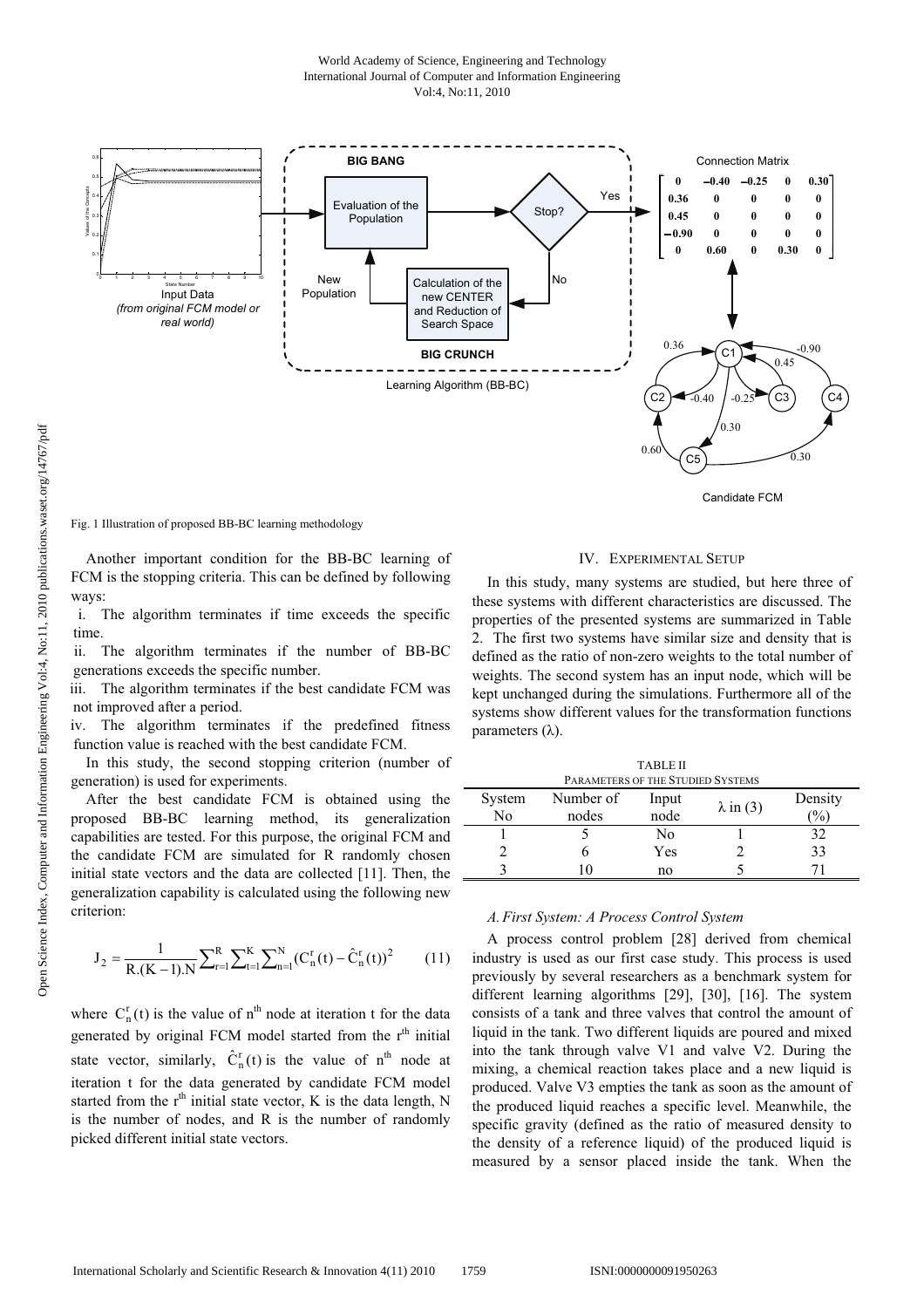specific gravity value lies in a predefined range, the desired liquid has been produced. The process is illustrated in Fig.2a.







Fig. 2 Illustration of industrial tank-valve system

The constructed FCM for this problem is depicted in Fig.2b with the following five concepts:

C1: The amount of the liquid in the tank,

C2: The state of valve V1,

C3: The state of valve V2,

C4: The state of valve V3,

C5: The specific gravity of the produced liquid in the tank.

The connection matrix of the FCM built by the experts [28] is as follows:

$$
W_1 = \begin{bmatrix} 0 & -0.40 & -0.25 & 0 & 0.30 \\ 0.36 & 0 & 0 & 0 & 0 \\ 0.45 & 0 & 0 & 0 & 0 \\ -0.90 & 0 & 0 & 0 & 0 \\ 0 & 0.60 & 0 & 0.30 & 0 \end{bmatrix}
$$
(12)

The FCM is calculated according to (1). The transformation function is sigmoidal (logistical) with  $\lambda=1$ . The initial state vector  $C(0)$  is chosen for this study is as follows:

$$
C(0) = [0.10\ 0.45\ 0.33\ 0.04\ 0.01]
$$

The values of the FCM concepts for 10 iterations for the given initial state vector are presented in Fig. 3. This data is used as the training set.



Fig. 3 Values of the concepts for the first system

# *B. Second System: Radiation Therapy Process*

The second system concerns radiotherapy, which is used for cancer treatment. Radiation therapy is a complex process involving a large number of treatment variables. The objective of radiotherapy is to deliver the highest amount of radiation dose to the smallest possible volume that encloses the tumor, while minimizing the exposure of healthy tissues and critical organs to radiation. Treatment planning, which is also a complex process and doctor–computer interaction, is needed before the final treatment execution.

The radiation therapy process can be modeled and analyzed through a supervisor-FCM, constructed by experts [31]. The FCM consists of the following concepts:

C1: Tumor localization,

- C2: Dose prescribed from the treatment planning,
- C3: Machine factors,
- C4: Human factors,
- C5: Patient positioning and immobilization,
- C6: Final dose received by the target volume.

The FCM constructed by experts for this problem is depicted in Fig.4.



Fig. 4 Illustration of FCM for radiation therapy process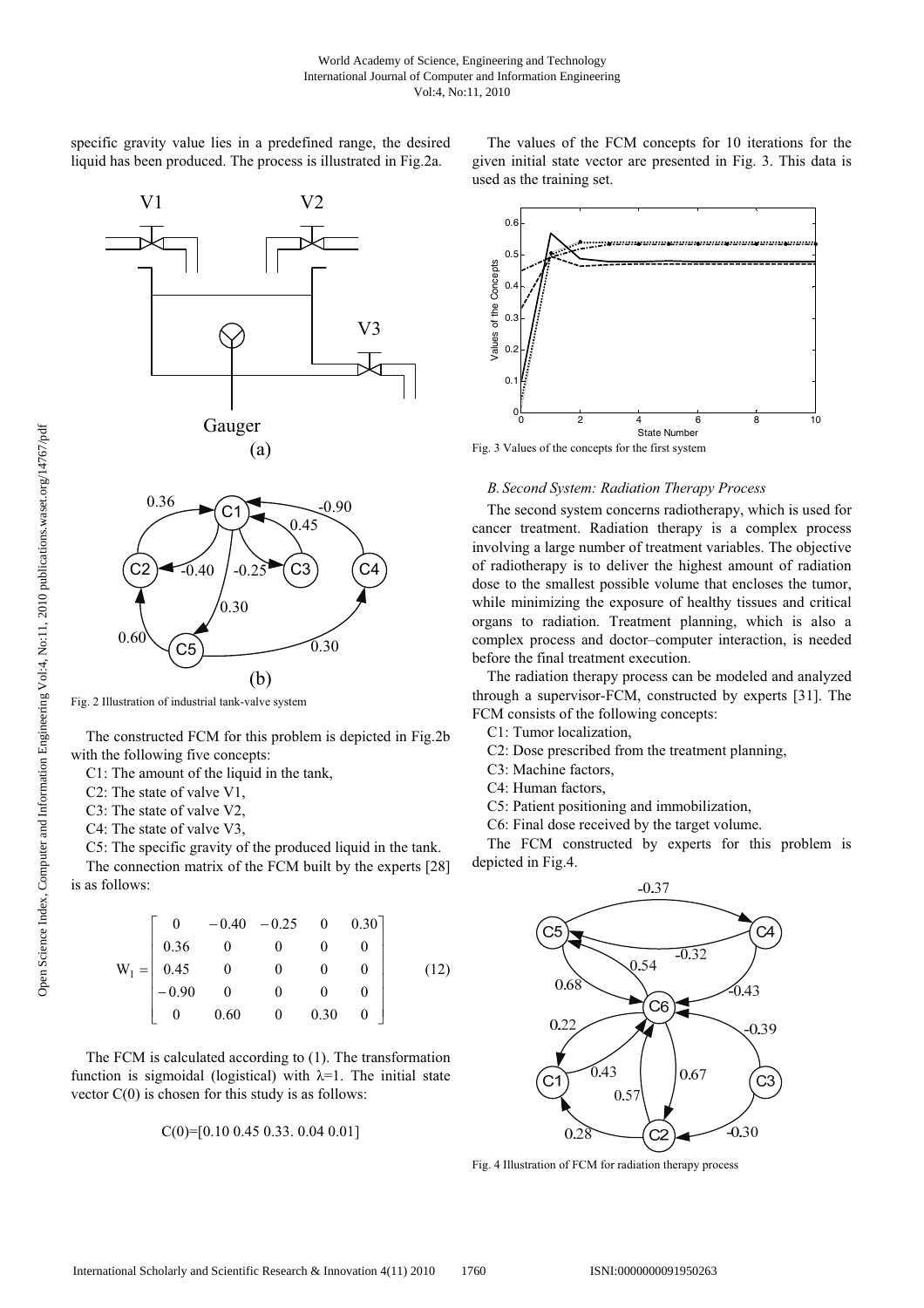The connection matrix of the Radiation Therapy Process FCM built by the experts is as follows:

$$
W_2 = \begin{bmatrix} 0 & 0 & 0 & 0 & 0 & 0.43 \\ 0.28 & 0 & 0 & 0 & 0 & 0.57 \\ 0 & -0.3 & 0 & 0 & 0 & -0.39 \\ 0 & 0 & 0 & 0 & -0.32 & -0.43 \\ 0 & 0 & 0 & -0.37 & 0 & 0.68 \\ 0.22 & 0.67 & 0 & 0 & 0.54 & 0 \end{bmatrix}
$$
(13)

For this example, again, (1) is used as the calculation rule. The transformation function, this time, is sigmoidal (logistical) with  $\lambda=2$  as stated in [31]. The initial state vector  $C(0)$  is chosen for this study is as follows:



C(0)= [0.30 0.65 0.50 0.10 0.80 0.10]

Fig. 5 Historical data for the second system

The values of the FCM concepts for 10 iterations for the given initial state vector are presented in Fig. 5. This data is used as the historical data for learning. Since concept C3 is an input node it is not affected by the other concepts and the initial state value will be constant for all iterations. This can also be seen from the connection matrix in (13), where the third column is a zero vector.

# *C.Third System: Randomly Generated FCM*

In this study, two FCMs that are from real-world and constructed by experts are used. It becomes quite apparent that these FCMs are usually relatively small, and typically consist of 5–10 nodes [12]. Small size is a result of the manual development of such maps where we usually rely on expert knowledge. We note that mutual relationships among large number of concepts are hard to comprehend, analyze, and describe, which results in substantial difficulties in the construction of the corresponding maps.

Therefore, as a third system a synthetic FCM model is constructed randomly. This time, the randomly generated FCM has 10 concepts; consequently the connection matrix has 100 parameters. The aim of this example is to show the effectiveness of BB-BC learning method even the size of the FCM high.

The connection matrix of the randomly generated FCM is presented as (14).

For the randomly generated FCM example, (1) is used as the calculation rule. The transformation function, this time, is sigmoidal (logistical) with  $\lambda$ =5. The initial state vector C(0) is chosen for this study is as follows:

$$
C(0) = [0.64, 0.28, 0.89, 0.04, 0.33, 0.65, 0.58, 0.81, 0.35, 0.06]
$$



Fig. 6 Historical data for the third system.

|         |         |  |                                                               |  |  |      | $0 -0.7$ 0.3 $-0.82$ 0.73  0.37  0.15 $-0.92$ $-0.64$ $-0.67$ |
|---------|---------|--|---------------------------------------------------------------|--|--|------|---------------------------------------------------------------|
|         |         |  | $-0.86$ 0 0.53 $-0.06$ 0.15 0 0.46 0 $-0.25$ 0.88             |  |  |      |                                                               |
|         |         |  | $0.95$ 0 0 0.63 0 0 -0.58 -0.56 0 -0.61                       |  |  |      |                                                               |
|         | $-0.58$ |  | $0.84$ $0.82$ 0 $-0.77$ $-0.54$ 0.12 $-0.14$ 0                |  |  |      | $\sim$ 0                                                      |
|         |         |  | $-0.12$ 0 $-0.71$ 0 0 $-0.49$ 0.03 0.63 $-0.78$ 0.06          |  |  |      |                                                               |
| $W_3 =$ |         |  | 0.2 0.6 $-0.21$ 0.04 0 0 $-0.47$ $-0.65$ 0 0.26               |  |  |      |                                                               |
|         |         |  | $-0.49$ $-0.21$ 0 $0.32$ $-0.31$ $-0.81$ 0 0.43 0.36          |  |  |      | $\overline{0}$                                                |
|         |         |  | $-0.85$ 0.48 $-0.48$ $-0.27$ 0 $-0.42$ $-0.12$ 0 $-0.84$ 0.28 |  |  |      |                                                               |
|         |         |  | $0.98$ $-0.68$ $-0.56$ $0.38$ 1 $-0.5$ $-0.2$ 0.23 0          |  |  |      | $\overline{0}$                                                |
|         |         |  | $-0.39$ 0.81 0.9 0 0.57 0.78 $-0.74$ 0                        |  |  | 0.43 | $\theta$                                                      |

(14)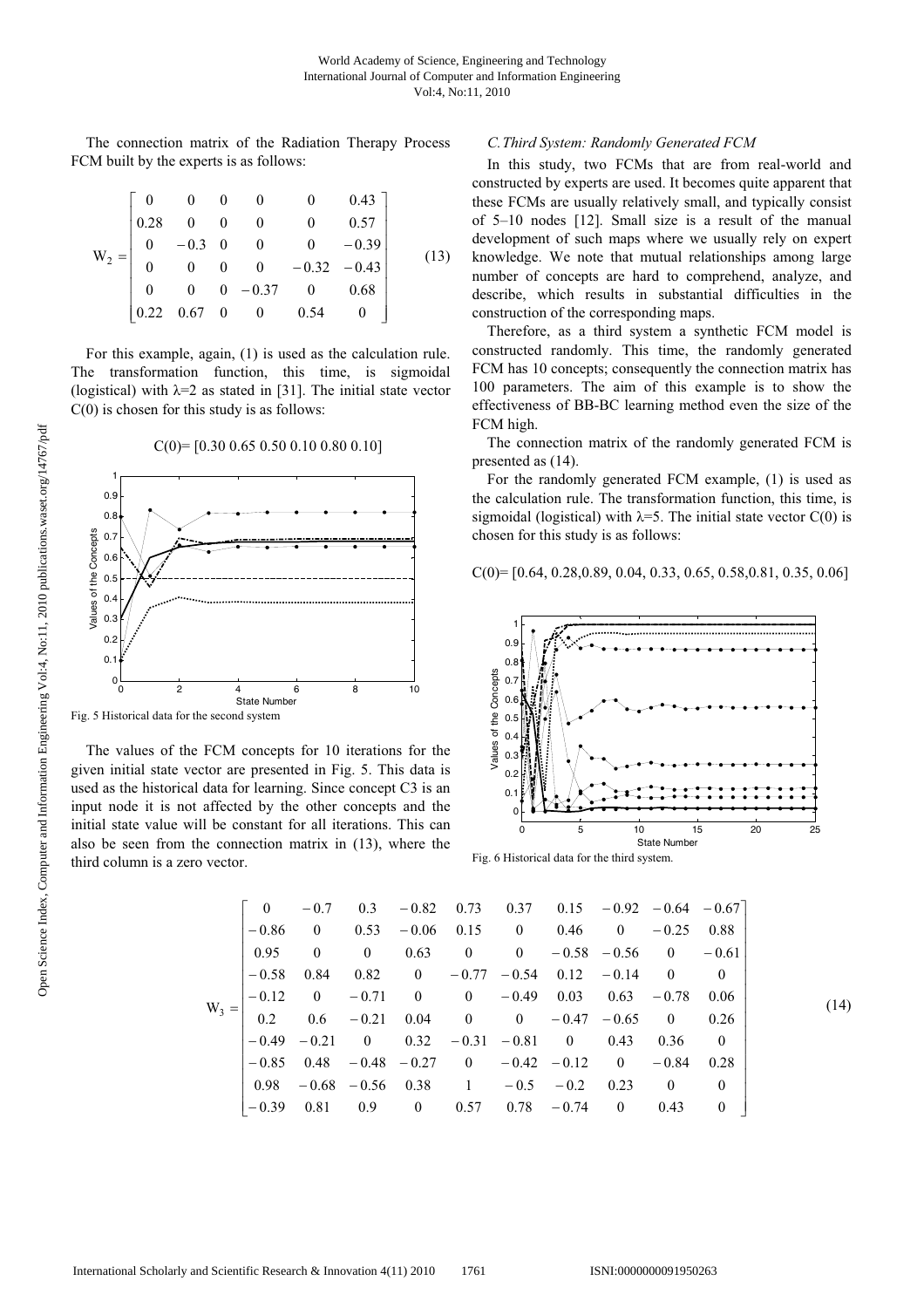The values of the FCM concepts for 25 successive iterations for the given initial state vector are presented in Fig. 6.

# V.RESULTS AND DISCUSSIONS

In order to show the effectiveness of the Big Bang-Big Crunch (BB-BC) learning method three FCMs with different sizes are studied. The study is divided into two phases: Learning phase, and generalization capability testing phase. All the parameters used in these two phases are summarized in Table 3.

TABLE III PARAMETERS USED IN LEARNING AND GENERALIZATION CAPABILITY TEST PHASES

|                        |             |            | OLINERALIZATIVIN VALADILITTI TEJI TIRIJEJ |            |                   |      |
|------------------------|-------------|------------|-------------------------------------------|------------|-------------------|------|
|                        | α           |            | Population                                | Number     |                   |      |
| System                 | in          | $\beta$ in | number                                    | οf         | $\theta$ in       | R in |
| No                     | $8^{\circ}$ | (8)        |                                           | iterations | $\left(10\right)$ | (11) |
|                        | 10          | 0.25       | 20                                        | 5000       | 10 <sup>4</sup>   | 100  |
|                        | 10          | 0.25       | 20                                        | 5000       | 10 <sup>4</sup>   | 100  |
| $\mathbf{\mathcal{R}}$ | 10          | 0.25       | 20                                        | 5000       | 10 <sup>2</sup>   | 100  |

Since the proposed BB-BC learning algorithm is a stochastic method, many simulations for each system are performed. Firstly, the BB-BC algorithm is run ten times for each of the three systems during the learning phase and the cost function for each trial is calculated using (9). Then, out of ten candidates, the best candidate FCM that has the lowest cost function  $J_1$  is chosen. The results obtained for the learning phase are presented in Table 4. Secondly, to calculate the generalization capability of the best candidate FCM, hundred random initial state vectors are generated for each example. Then, FCMs are simulated for these initial state vectors, and the generalization capability is calculated using (11). The results obtained for this phase are presented in Table 5. As a result, for this study, 330 FCM simulations are done.

Using our previous experience, the parameters of BB-BC algorithm,  $\alpha$  and  $\beta$  in (8), are picked as 10 and 0.25, respectively. Also, in order to show the convergence of BB- BC learning method in a normalized way, the fitness function given in (10) with appropriate  $\theta$  parameters are presented in Fig. 7. These plots show the change of best and average fitness functions for each system.

| <b>TABLE IV</b>                         |                     |                       |                                           |  |  |  |  |
|-----------------------------------------|---------------------|-----------------------|-------------------------------------------|--|--|--|--|
| COST FUNCTION VALUES FOR LEARNING PHASE |                     |                       |                                           |  |  |  |  |
| System                                  |                     |                       | Mean and                                  |  |  |  |  |
| No                                      | Min $J_1$           | $Max J_1$             | Standard deviation                        |  |  |  |  |
|                                         | $1.47\times10^{-7}$ | $1.57\times10^{-6}$   | $4.97\times10^{-7} \pm 4.19\times10^{-7}$ |  |  |  |  |
| $\mathfrak{D}$                          | $3.91\times10^{-6}$ | $2.20\times10^{-5}$   | $1.12\times10^{-5} \pm 6.39\times10^{-6}$ |  |  |  |  |
| 3                                       | $2.22\times10^{-4}$ | $3.88 \times 10^{-3}$ | $2.03\times10^{-3} \pm 1.37\times10^{-3}$ |  |  |  |  |

As it is easily seen from Table 4 and Table 5, the two cost functions of both the first and second system are very low. The third system has nearly twice as much concepts as well as a high density value. Therefore the number of parameters for learning is much higher. As a result, the cost function values of the third system are one order of magnitude higher than the values of the first two systems. In order to show the capacity and effectiveness of the proposed BB-BC learning method for large FCMs, only the results of the third system are presented. In Fig. 8, the results obtained at the end of the learning phase are plotted for the comparison of the candidate FCM and original FCM. Then, for randomly generated hundred initial state vectors simulations are performed and the best and the worst results are illustrated in Fig. 9 and Fig. 10, respectively. The obtained results show that even for a large FCM, BB-BC learning algorithm effectively finds satisfactory results for the weight matrix with an appropriate precision.

In study [11], where real-coded genetic algorithm (RCGA) is proposed as learning method, systems that have 4, 6, 8, and 10 concepts and different densities are studied. These systems are similar to the ones presented in this paper. Even though, 150,000 iterations with 100 populations are needed for RCGA based learning, in this paper successful results are obtained just with 5,000 iterations and only 20 populations when the proposed BB-BC learning method is used.



Fig. 7 Fitness functions (solid: best fitness, dashed: average fitness): (a) First system; (b) Second system; (b) Third system.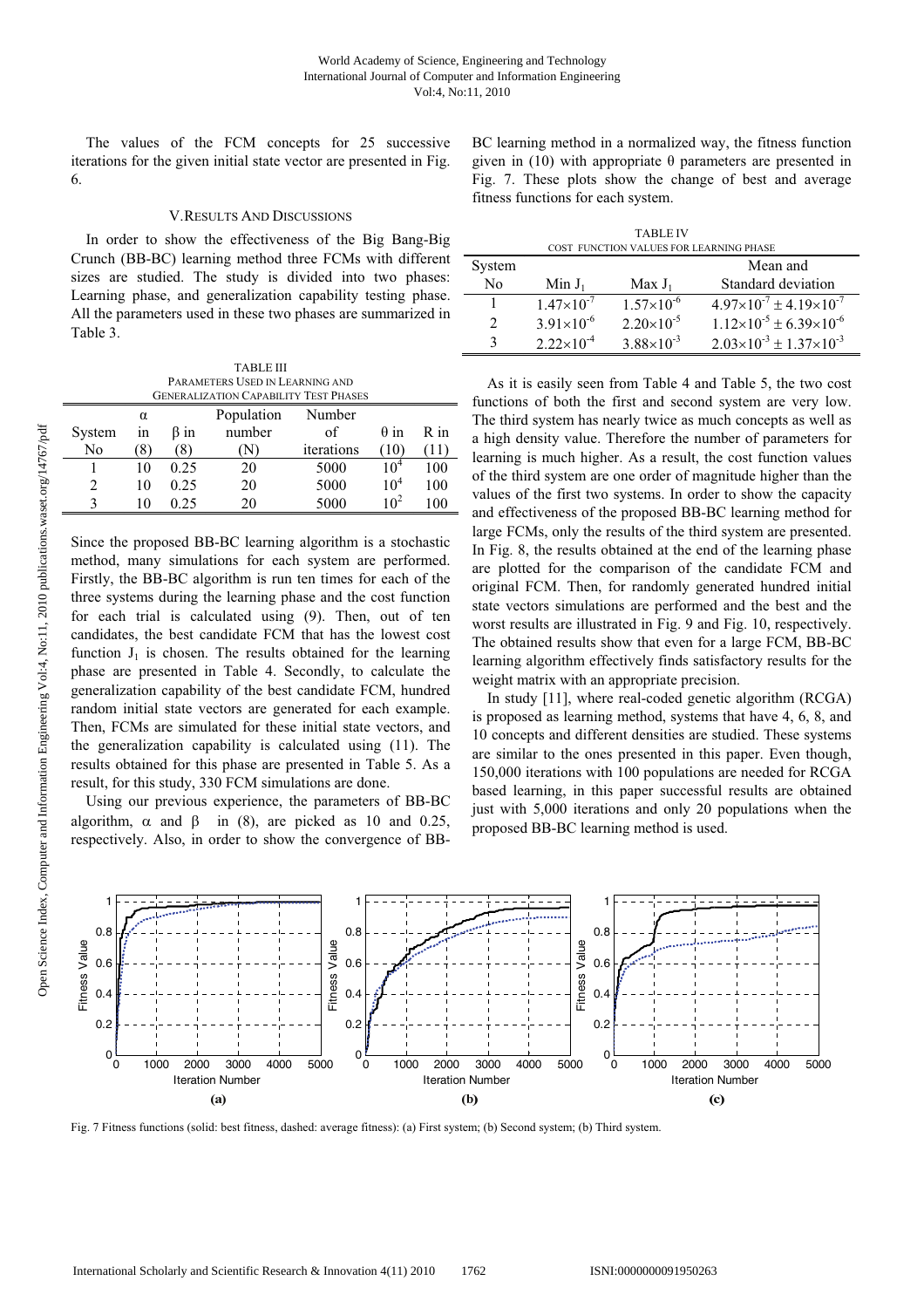# World Academy of Science, Engineering and Technology International Journal of Computer and Information Engineering Vol:4, No:11, 2010



Fig. 9 Comparison of candidate and original FCM with a random initial state vector for the best simulation (solid: original FCM, dashed: candidate FCM)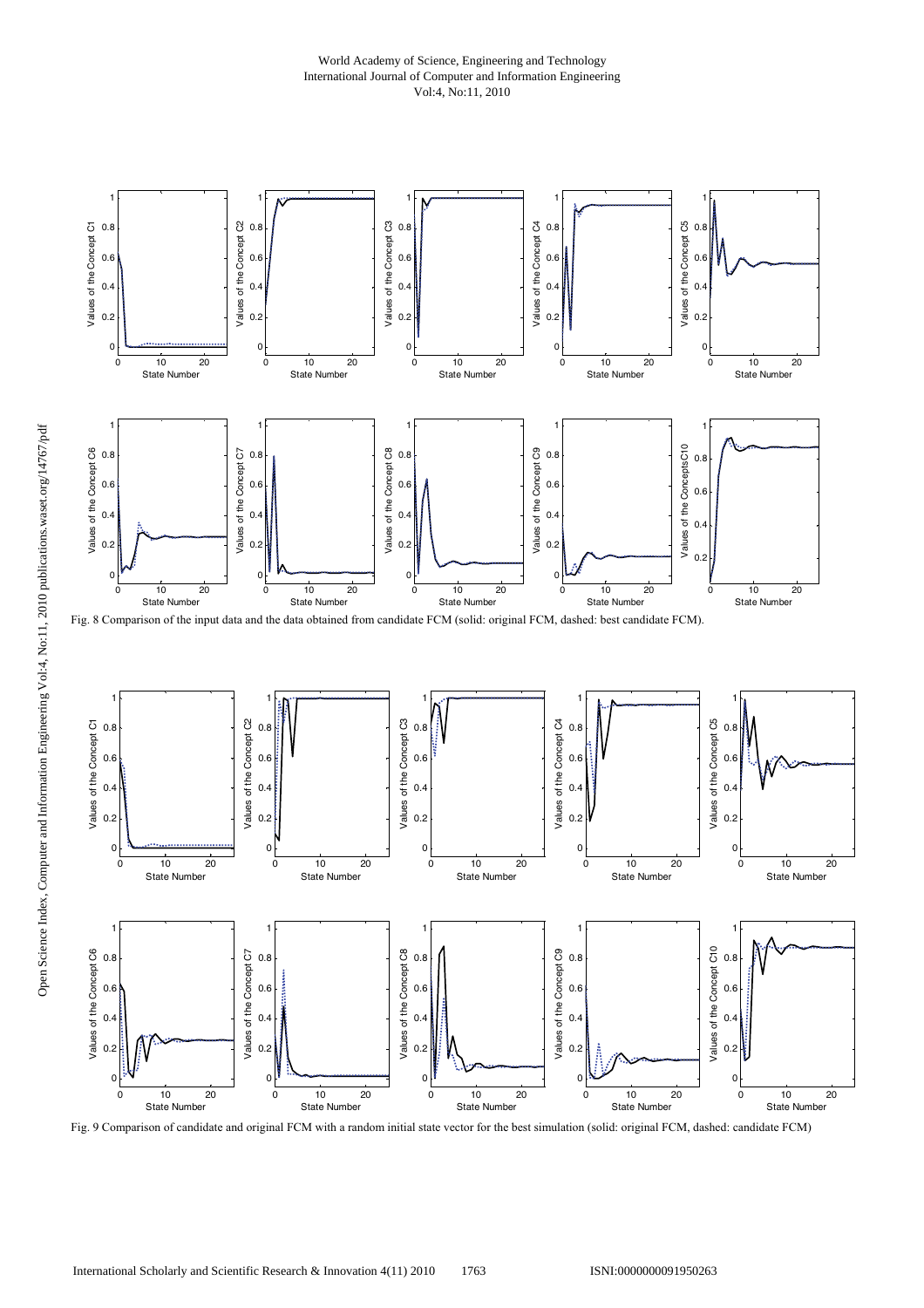# World Academy of Science, Engineering and Technology International Journal of Computer and Information Engineering Vol:4, No:11, 2010



Fig. 10 Comparison of candidate and original FCM with a random initial state vector for the worst simulation (solid: original FCM, dashed: candidate FCM)

| <b>TABLE V</b>                                                   |                     |                       |                                           |  |  |  |
|------------------------------------------------------------------|---------------------|-----------------------|-------------------------------------------|--|--|--|
| COST FUNCTION VALUES FOR GENERALIZATION CAPABILITY TESTING PHASE |                     |                       |                                           |  |  |  |
| System                                                           |                     |                       | Mean and                                  |  |  |  |
| No                                                               | Min $J_2$           | Max $J_2$             | Standard deviation                        |  |  |  |
| 1                                                                | $3.58\times10^{-6}$ | $1.04\times10^{-3}$   | $2.40\times10^{-4} \pm 2.25\times10^{-4}$ |  |  |  |
| 2                                                                | $2.96\times10^{-5}$ | $2.86 \times 10^{-3}$ | $7.91\times10^{-4} \pm 7.61\times10^{-4}$ |  |  |  |
| 3                                                                | $6.67\times10^{-3}$ | $4.91 \times 10^{-2}$ | $1.95\times10^{-2} \pm 6.81\times10^{-3}$ |  |  |  |

#### VI. CONCLUSION

In this study, a comprehensive learning method for the development of fuzzy cognitive maps is developed. For the first time in literature, a new but effective global optimization algorithm called Big Bang-Big Crunch is used for constructing FCMs on a basis of experimental historical data as an alternative to the existing method. This global optimization method is preferred since it is reported in previous studies that BB-BC has a low computational cost and a high convergence speed.

The proposed methodology is able to generate a FCM model from input data consisting of a single sequence of concept state vector values. Three systems, which have 5, 6 and 10 concepts, are studied to test the proposed methodology. The results show that the proposed learning method is very effective, and generates FCM models that can almost present the input data. Then, in order to test the

generalization capability of the obtained FCM, several simulations are performed for randomly generated initial state vectors. It is obtained that the BB-BC based learning method deteriorates with the increasing size of the maps. For the first two systems with 5 and 6 concepts, the proposed method achieves excellent quality, while for the maps about 10 concepts the quality is still satisfactory.

#### ACKNOWLEDGMENT

The authors gratefully acknowledge DAAD (Deutscher Akademischer Austausch-Dienst, German Academic Exchange Service) for awarding the first author with a DAAD-Scholarship at the Institute of Automation, Dresden University of Technology, in Germany.

#### **REFERENCES**

- [1] R. Axelrod, *Structure of Decision: the Cognitive Maps of Political Elites*. Princeton University Press, Princeton, New Jersey, 1976.
- [2] B. Kosko, "Fuzzy cognitive maps," *International Journal of Man-Machine Studies*, vol. 24, pp. 65–75, 1986.
- [3] J. Aguilar, "A survey about fuzzy cognitive maps papers," *International Journal of Computational Cognition*, vol. 3(2), pp. 27–33, 2005.
- [4] R. J. G. B. Campello and W. C. Amaral, "Towards true linguistic modeling through optimal numerical solutions," *Int. J. Syst. Sci.*, vol. 34 (2), pp. 139–157, 2003.
- [5] S. Alizadeh and M. Ghazanfari, "Learning FCM by chaotic simulated annealing," *Chaos, Solutions & Fractals*, vol. 41(3), pp. 1182-1190, 2009.